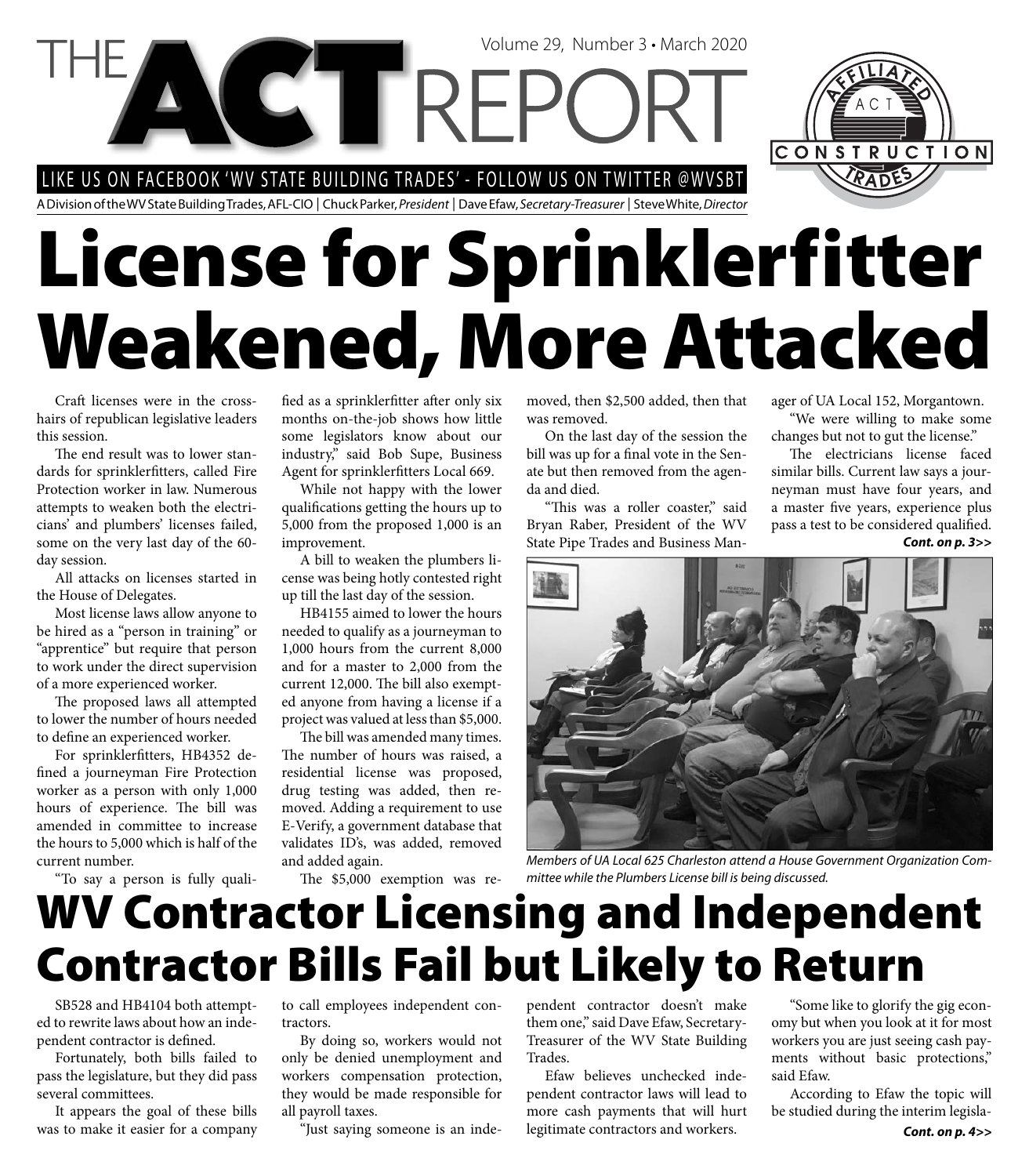#### **Atlantic Coast Pipeline Case Heard by U.S. Supreme Court of Appeals** *Appeal of 2018 Ruling*

The U.S. Supreme Court heard an appeal on Monday, February 24, of a ruling from the 4th U.S. Circuit Court on the Atlantic Coast Pipeline (ACP) project.

According to news reports the Justices appeared ready to undo the 2018 lower court ruling blocking construction of the 600-mile ACP.

The 4th Circuit ruled the U.S. Forest Service did not have the authority to allow a pipeline right-of-way beneath the Appalachian Trail in the George Washington National Forest.

Environmental groups argued the Appalachian Trail should not be crossed at all but Chief Justice John Roberts noted the lower court's finding would "erect an impermeable barrier" to any pipelines.

There are currently 55 pipelines that run under the Appalachian Trail.

Lawyers for project developers Dominion Energy and Duke Energy say the Forest Service has jurisdiction over land in the George Washington National Forest, where a 0.1 mile segment of the pipeline would cross about 600 feet beneath the Appalachian Trail. The pipeline would bring natural gas from West Virginia to North Carolina and Virginia.

The Sierra Club and other environmental groups say no federal agency can grant a right-of-way for the pipeline and argued only Congress can approve such a crossing.

The narrow question before the

Supreme Court is whether the Forest Service has the authority to grant rights-of-way through lands crossed by the Appalachian Trail within national forests.

Even if the court rules in favor of

the project there are other legal hurdles still to overcome to restart the project.

The project is now three years behind schedule and its original price tag has nearly doubled to \$8 billion.



This pipeline construction picture comes from a promotional video for the ACP. The ACP has entered into a project labor agreement for the pipeline portion of the project and will use all union workers. For the compressor station and metering station work there is no agreement.

#### **Bills to Promote Solar, Help Mt. Storm Pass** *Anti-Wind Tax Fails*

Legislation to promote commercial solar projects passed.

Senate Bill 583 will allow AEP and First Energy to each install up to 200 megawatts of solar generation capacity through the program's expiration on Dec. 31, 2025.

The legislation allows each utility to first build a 50 megawatt project, then recoup the cost of constructing the solar facilities through rate increases to current customers. They can only move to a second project once the first is paid for by customers

who opt into the extra cost.

State Department of Commerce officials told legislators some companies looking for new locations wanted renewable and solar power options for their facilities.

SB793 will provide tax relief to the Mount Storm coal-fired power plant in Grant County.

The legislation reduces the plants' B&O (Business & Occupation) tax provided the generating units are kept in operation until at least January 1, 2025.

Mount Storm is a Merchant Power plant meaning it does not sell to West Virginia customers. Similar Merchant plants like Longview and Pleasants already do not pay B&O taxes.

A proposed increase to the taxes paid by wind projects SB132 was briefly on a Senate Committee agenda but never was voted on. For the past few years persistent efforts have been made in the Senate to increase the tax wind projects pay.

When the very first wind project

was built in West Virginia, Backbone Mountain in Tucker County, the law was changed to give the project a very low property tax.

After that first project and when Joe Manchin was governor the law was amended to equalize the tax burden among coal, gas, and wind projects.

Wind developers are very much opposed to the proposed changes arguing the law in place is fair and additional taxes would jeopardize new projects.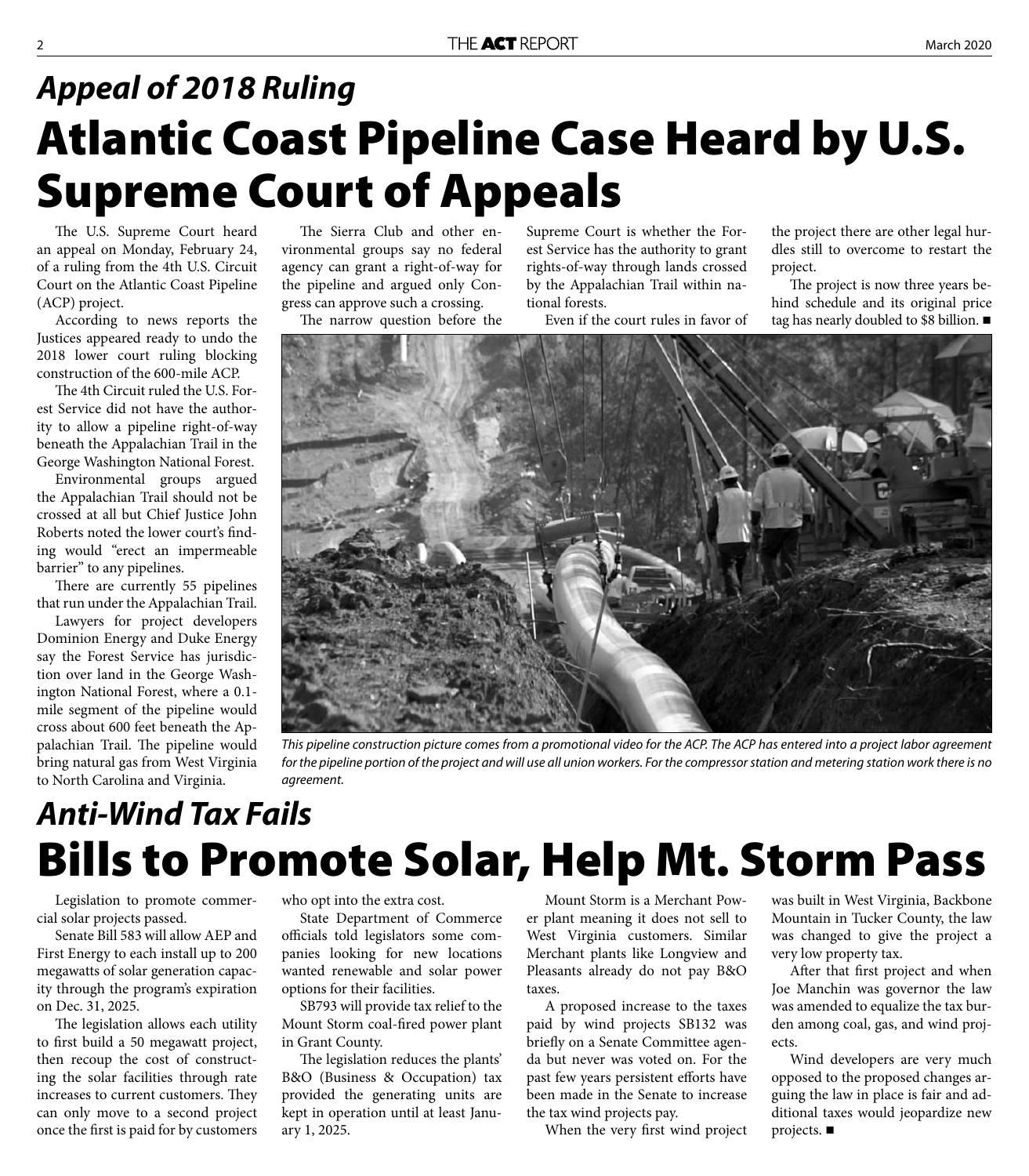### **2020 Legislative Session Round-Up**

Besides licensing, contracting, energy and property tax issues there were a number of other topics that saw committee action.

As in prior years there was a long list of bills aimed at preventing cities from enacting a wide variety of laws. For the Trades the ban of responsible contracting laws, often referred to as the 18-points, is bad policy.

These anti-home rule bills aimed at stopping any local contracting requirements that would require quality contractors for tax funded projects who use local workers, have a great track record and use apprentices.

One such bill was SB135 which failed on a tie vote in the Senate Judiciary Committee. As explained in the committee the bill was also in preparation for the expected gutting of the sprinflerfitter, electrician and plumber licenses and would have prevented cities and counties from taking any measure to restore protects on the local level.

Another group of bills took aim at all sorts of occupational licensing. Chiropractors, engineers, real estate agents and many others would have found their licenses of little value if SB548 and 646 had passed. The bills granted West Virginia licensure to anyone in the United States who had a similar license without making sure the license met state standards or that West Virginian's were afforded a license in any other state. It also gave out licenses to those who lived in states with a comparable license but worked for three years in a field.

Similarly, bills like SB218 would have made all licensing optional. It would have allowed anyone to perform any occupation without a license if the person buying the service signed a paper in agreement.

A major initiative of Senate Republican Leaders, SB275, was to establish a new intermediate court system. The expensive, extra layer of government was defeated in the

### **2020 Endorsement Process Underway**

The labor endorsement process for the upcoming 2020 election cycle is underway and led by the WV AFL-CIO.

Every two years the WV AFL-CIO's Committee on Political Education (COPE) sends questionnaires to all candidates in state senate and house of delegate races.

Candidates who fill out the questionnaire get an interview before a committee of labor union members usually put together by local labor councils.

The questions and interviews focus on work related issues such as restoring prevailing wage.

If a candidate has held office before their voting record is considered.

Questions about a candidate's capacity to run an effective race are also raised.

Local Central Labor Councils then make recommendations to the State COPE made up of representatives from all unions and councils who are affiliated with the WV AFL-CIO.

COPE has three actions to consider. An endorsement takes a vote of at least two-thirds of those present.

If two-thirds cannot agree COPE can vote for "no action" meaning individual unions can take an action if they chose but no position is taken by the state.

The last option is "no endorsement" which means COPE urges all affiliates to refrain from making any endorsement at all.

The WV State Building and Construction Trades, and affiliates, then consider whether to take a position where COPE has not.

The Trades follow the COPE recommendations but reserve the right to make changes as they see fit.

A complete list of endorsements for the May primary will be published in the April ACT Report.

House. This touched off much bickering between House and Senate Republican leaders.

HB4086 to weaken the West Virginia Jobs Act failed for the fourth year in a row, this time in the House Labor and Industry Committee. Republican leaders have continuously attacked the payroll document needed to make sure contractors are following the local hiring provisions.

HB4758 and SB496 would have

require contractors use of the E-Verify system designed to crack down on fake ID's in the construction industry. A similar bill passed recently in Pennsylvania. The bill failed to make it to any agenda.

The state Attorney General estimated it would cost half a million dollars for their office to implement the law. E-Verify is a free service and the requirement mainly fell on employers to use it. ■



Jessie King (right) Business Manager of Laborers Local 1085 Parkersburg, is interviewed by Hoppy Kerchival at the State Capitol with members looking on.

#### *License*

#### *Continued from Page 1*

HB4358 attempted to lower the years to two for a journeyman and four for a master and passed out of one committee but was blocked in a second.

Then an attempt was made to insert the language into a different bill and that was blocked by a tie committee vote. Both bills also attempted to exempt anyone from having a license if they worked on a project valued at \$2,500 or less.

"We kept hearing about installing a fan light as if that is all an electrician is called upon to do," said Joe Samples, Business Agent for IBEW Local 466 Charleston.

Key to stopping the bills was the effort by all affected electrician locals to contact delegates and educate them about the complexity of electri-

cal work and the dangers to the public and workers if tasks are not performed properly.

"We also worked with nonunion contractors and the Home Builders Association to earn bi-partisan support and stop the bill," said Samples.

In addition, HB4960, a bill to eliminate any license requirement for those performing low voltage work, defined as less than 80 volts, passed the House but on the last night of the session failed on a 13-18 vote.

"Frankly, the approach of those sponsoring these terrible bills was insulting for all of the crafts," said Delegate Phil Diserio (D-Brooke) who is a retired union electrician. "They were basically calling the skilled trades a bunch of dummies."